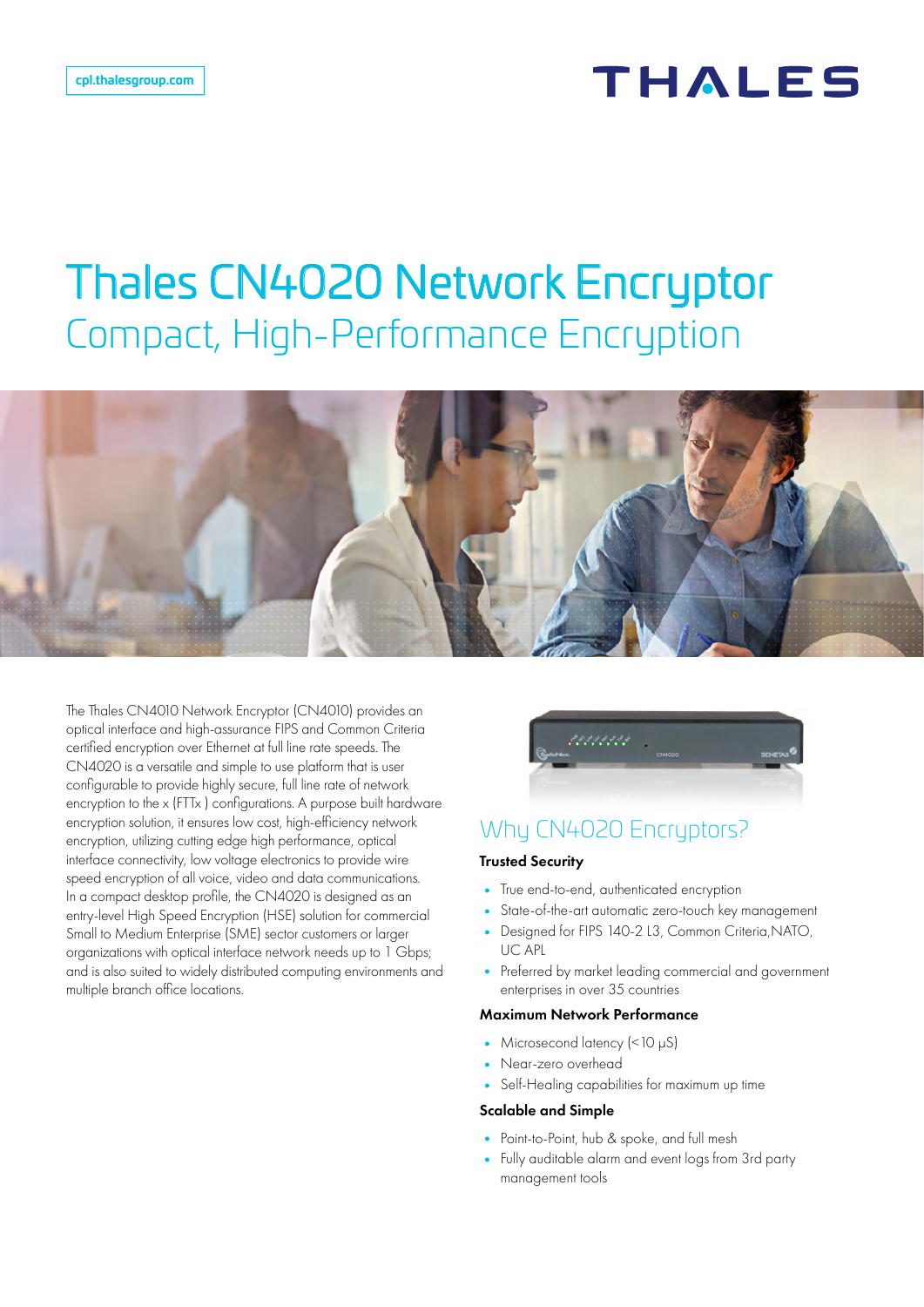### Performance

The CN4020 is a highly secure encryptor, operating in full duplex mode at 100/1000 Mbps full line rate network encryption without any packet loss in point-to-point, hub & spoke or meshed environments inside a sleek desktop profile (optional rack-mount conversion kit included). As a high-assurance appliance, the CN4020 also has the following benefits:

- Secure, tamper-proof,dedicated hardware
- Standards-based encryption algorithms
- End-to-end, authenticated network encryption
- Automatic 'zero-touch' encryption key management

### **Scalability**

The 'bump in the wire' design and variable speed licenses up to 1 Gbps make the CN4020 easy to install and highly cost effective. "Set and forget" simplicity and network transparency are underlying design themes, ensuring easy implementation, operation and management, and minimal resource requirements.

The CN4020 is fully interoperable with the Thales Network Encryptor family of products, enabling customers to standardize on one platform to secure network data in motion. In addition to the CN4020's optical interface, it also includes an optional electrical (copper) interface converter to provide a future-ready solution for customers currently using copper, to meet a broad range of FTTx scenarios.

### Certified Security

The tamper resistant CN4020 is certified Common Criteria and FIPS 140-2 Level 3, and supports standards based, end-to-end authenticated encryption, automatic key management, and utilizes robust AES 256-bit algorithms. In order to future proof the appliance, the encryptor is compatible with Quantum Key Distribution to guarantee secure communication between devices.

## State-of-the-Art Key Management

The CN4020 removes reliance on external key servers and provides a robust fault-tolerant security architecture and tamperresistant chassis. Physical and virtual separation of duties ensures that only authorized users can access the keys. Encryption keys are generated and stored securely in hardware within the device's tamper-resistant enclosure, and any unauthorized attempts to physically extract the keys will result in device zeroization.

The CN4020 supports hardware based random number generators and can use externally generated entropy for intrinsic key generation and distribution. For future-proofing, the encryptors support Quantum Key Distribution (Quantum Cryptography) and Quantum random number generation.

## Next Gen High Speed Encryption

### Crypto-Agility

Thales Network Encryptors are crypto-agile, meaning they support customizable encryption for a wide range of elliptic and custom curves support. The appliances also allow bring your own entropycapabilities. The crypto-agile platform is future proof, allowing forresponsive deployment of next-gen or

custom algorithms. In response to the Quantum threat, Thales Network Encryptors already leverage Quantum Key Distribution (QKD) and Quantum Random Number Generation (QRNG) capabilities for future-proof data security.

### Transport Independent Mode

Transforming the network encryption market, Thales Network Encryptors are the first to offer Transport Independent Mode (TIM) - network layer independent (Layer 2, Layer 3, and Layer 4) and protocol agnostic data in motion encryption. By supporting Layer 3, Thales Network Encryptors offer network operators more configuration options using TCP/IP routing for securing critical data.

# CN4020 Encruptor At-A-Glance

| <b>Model</b>                                                        | <b>CN4020</b> |
|---------------------------------------------------------------------|---------------|
| <b>Protocol and Connectivity</b>                                    |               |
| Maximum Speed                                                       | 1 Gbps        |
| Support for Jumbo frames                                            | ✓             |
| Protocol and application transparent                                | $\checkmark$  |
| Encrypts Unicast. Multicast and Broadcast traffic                   | ✓             |
| Automatic network discovery and connection<br>establishment         | ✓             |
| Security                                                            |               |
| Tamper resistant and evident enclosure, anti-probing<br>barriers    | ✓             |
| Flexible encryption policy engine                                   | ✓             |
| Per packet confidentiality and integrity with AES-GCM<br>encryption |               |
| Automatic key management                                            | ✓             |
| <b>Encryption and policy</b>                                        |               |
| AES 128 or 256 bit keys                                             | 128/256       |
| CFB, CTR, GCM Encryption modes                                      | ✓             |
| Supports optional 3rd party quantum key distribution<br>(QKD)       | ✓             |
| Policy based on MAC address or VLAN ID                              | ✓             |
| Self healing key management in the event of network<br>outages      | ✓             |
| Certifications                                                      |               |
| Common Criteria, FIPS                                               | ✓             |
| Performance                                                         |               |
| Low overhead full duplex line-rate encryption                       | ✓             |
| FPGA based cut-through architecture                                 | ✓             |
| Latency (microseconds per encryptor)                                | $< 10\muS$    |
| Management                                                          |               |
| Front panel LED display notifications                               | ✓             |
| Centralized configuration and management using SMC<br>and CM7       | ✓             |
| Support for external (X.509v3) CAs                                  |               |
| Remote management using SNMPv3 (in-band and<br>out-of-band)         | ✓             |
| NTP (time server) support                                           | ✓             |
| CRL and OCSP (certificate) server support                           |               |
| Maintainability & Interoperability                                  |               |
| In-field firmware upgrades                                          | ✓             |
| External plug pack                                                  | $\checkmark$  |